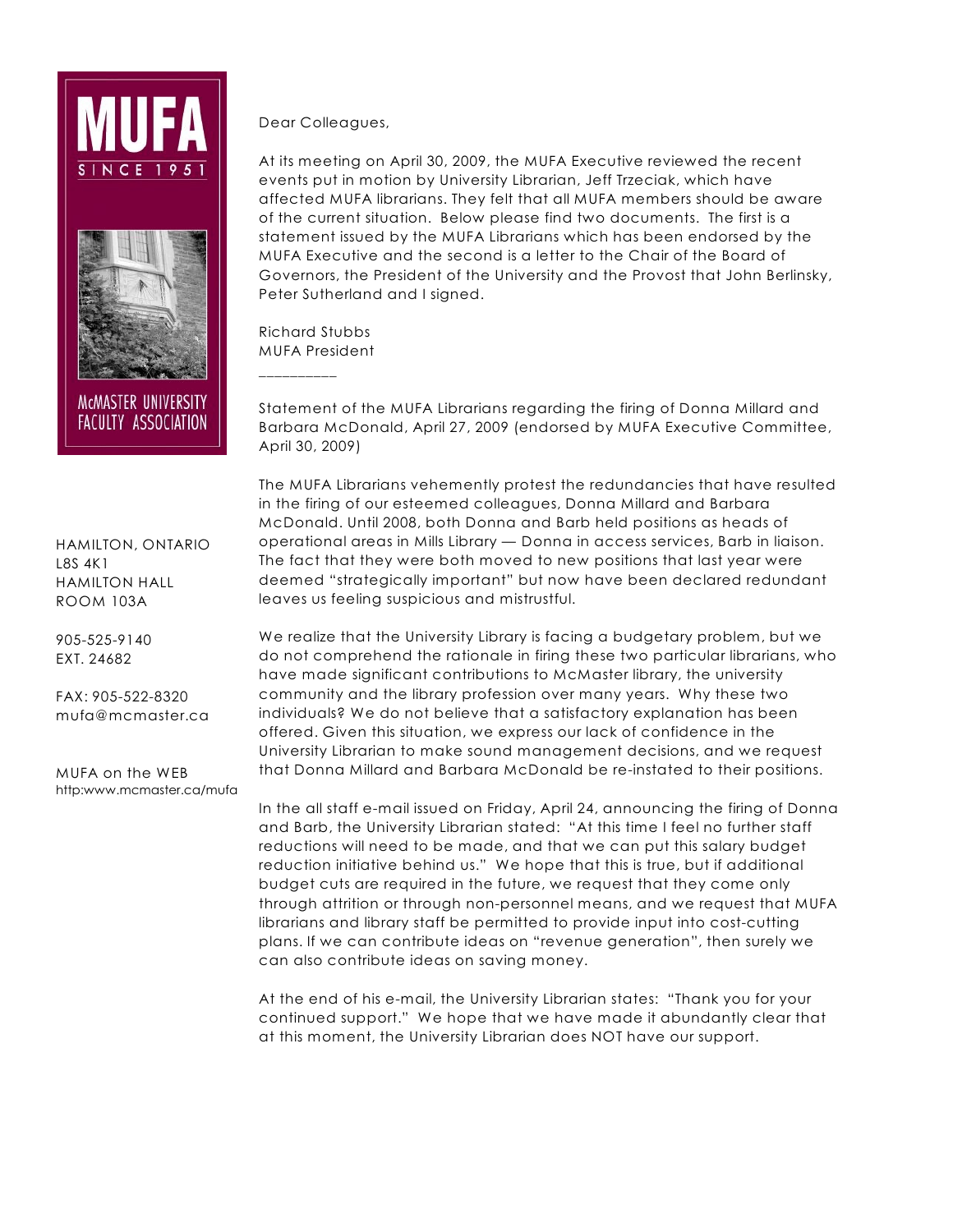



MCMASTER UNIVERSITY **FACULTY ASSOCIATION** 

HAMILTON, ONTARIO L8S 4K1 HAMILTON HALL ROOM 103A

905-525-9140 EXT. 24682

FAX: 905-522-8320 mufa@mcmaster.ca

MUFA on the WEB http:www.mcmaster.ca/mufa **April 27, 2009**

## **TO: Peter George, President Ilene Busch-Vishniac, Provost Colum Bastable, Chair of the Board**

**FROM: Richard Stubbs, John Berlinsky, and Peter Sutherland**

We are writing regarding an action taken by the University against one of our members.

On Friday afternoon, at 2:30 pm, McMaster's Scholarly Communications Librarian, Ms. Barbara McDonald, was summarily dismissed. She was told, one week before she was to begin an approved one-year research leave, that her position had been declared redundant and that her employment at McMaster was terminated. She was not allowed to return to her office, and her e-mail account was closed. She was given a letter and required to leave the campus.

There have been repeated discussions with each of you about the callous treatment of employees which has become engrained in McMaster's Human Relations practices. In the case of Ms. McDonald, we consider the nature of the termination to be outrageous and the decision itself illconsidered. There are two reasons for this statement.

First, Ms. McDonald's position was declared redundant a week before the beginning of her approved leave. It is a Board-approved policy "… to encourage the engagement of librarians in research activities" and "... to support the Research Leave Policy." Declaring redundant the positions of librarians who are about to take an already-approved leave is an effective way of discouraging any librarian from ever applying for research leave again, in direct contradiction to the Board-approved policy. We note that under the Research Leave Policy for Librarians the operational and budgetary feasibility of granting leaves are factors considered as part of the approval process, which was completed only a few months ago.

Second, it will be a major challenge for the University to navigate the difficult financial times in which we are immersed. It has already been noted on several occasions, at the Board and elsewhere, that cooperation and trust will be required among all groups within the University in order for financial remedies to be implemented effectively. Trust is already an issue at McMaster, but there have been constructive discussions about how it can be restored so that the University can move forward cooperatively. However this and the recent elimination of the position of one other Librarian member have taken things in a completely opposite direction, into a